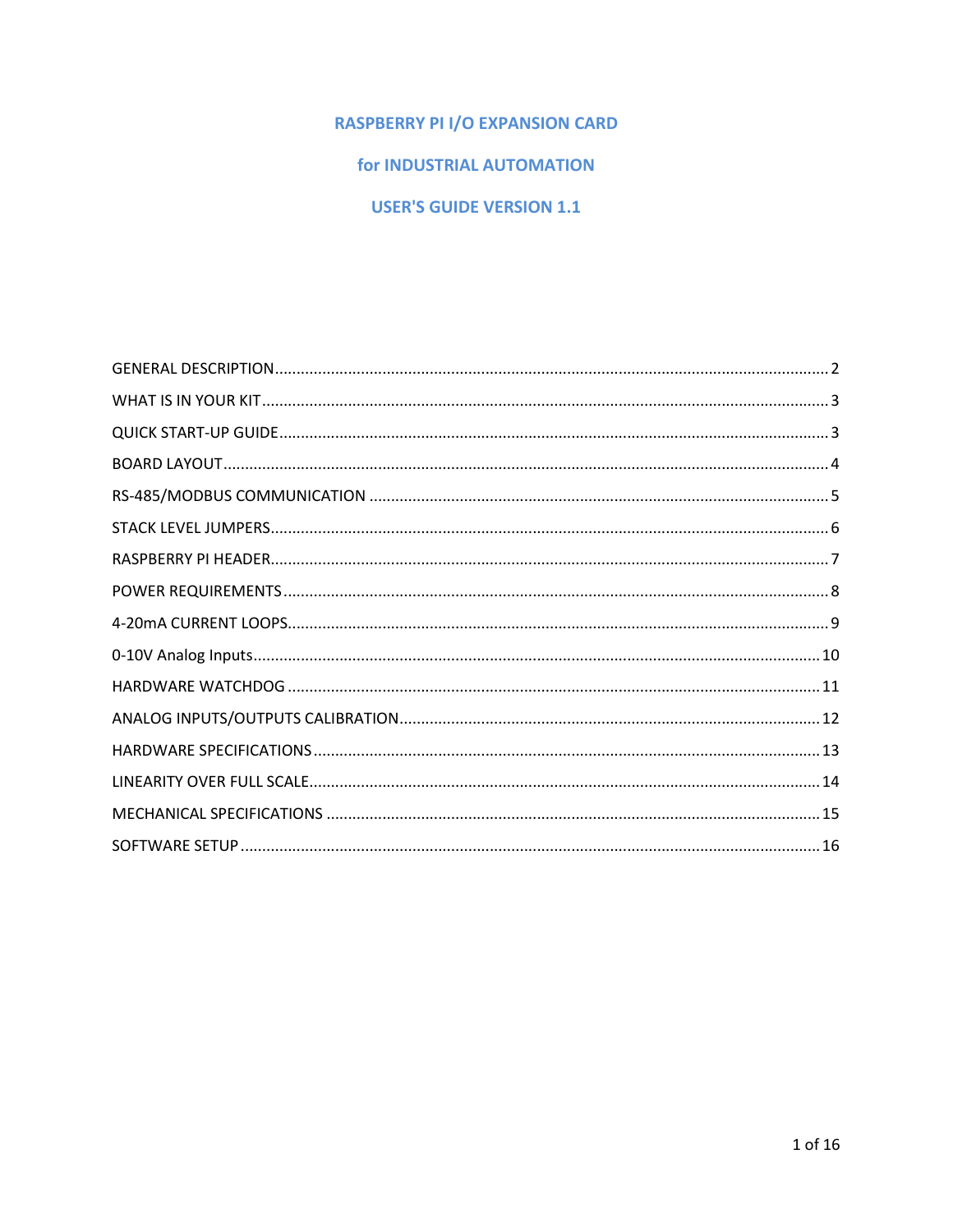## **GENERAL DESCRIPTION**



The second generation of our Industrial Automation card brings to the Raspberry Pi platform all the building blocks required for Industrial Automation projects. Stackable to 8 levels, the card works with all Raspberry Pi versions, from Zero to 4.

Two of the Raspberry Pi's GPIO pins are used for I2C communication. Another pin is allocated for the interrupt handler, leaving 23 GPIO pins available for the user.

#### FEATURES at a glance:

- Four Optically Isolated 4-20mA Inputs
- $\bullet$  Four 0 10V or 0  $\pm$ 10V Inputs
- Four Optically Isolated Digital Inputs with status LED's
- Four 4 20mA Outputs
- Four 0 10V Outputs
- Four Optically Isolated Open Drain Outputs with status LED's (24V/4A drive)
- Four General Purpose LED's
- RS485 and CAN ports
- Real time clock with battery backup
- On-board Hardware Watchdog
- On-board Resettable Fuse
- 24VDC Power Supply



All interest and outputs, as well as relay contacts, use pluggable connectors which permit easy wiring access when multiple cards are stacked.

> The four general purpose LED's can be associated with the analog inputs or other controlled processes.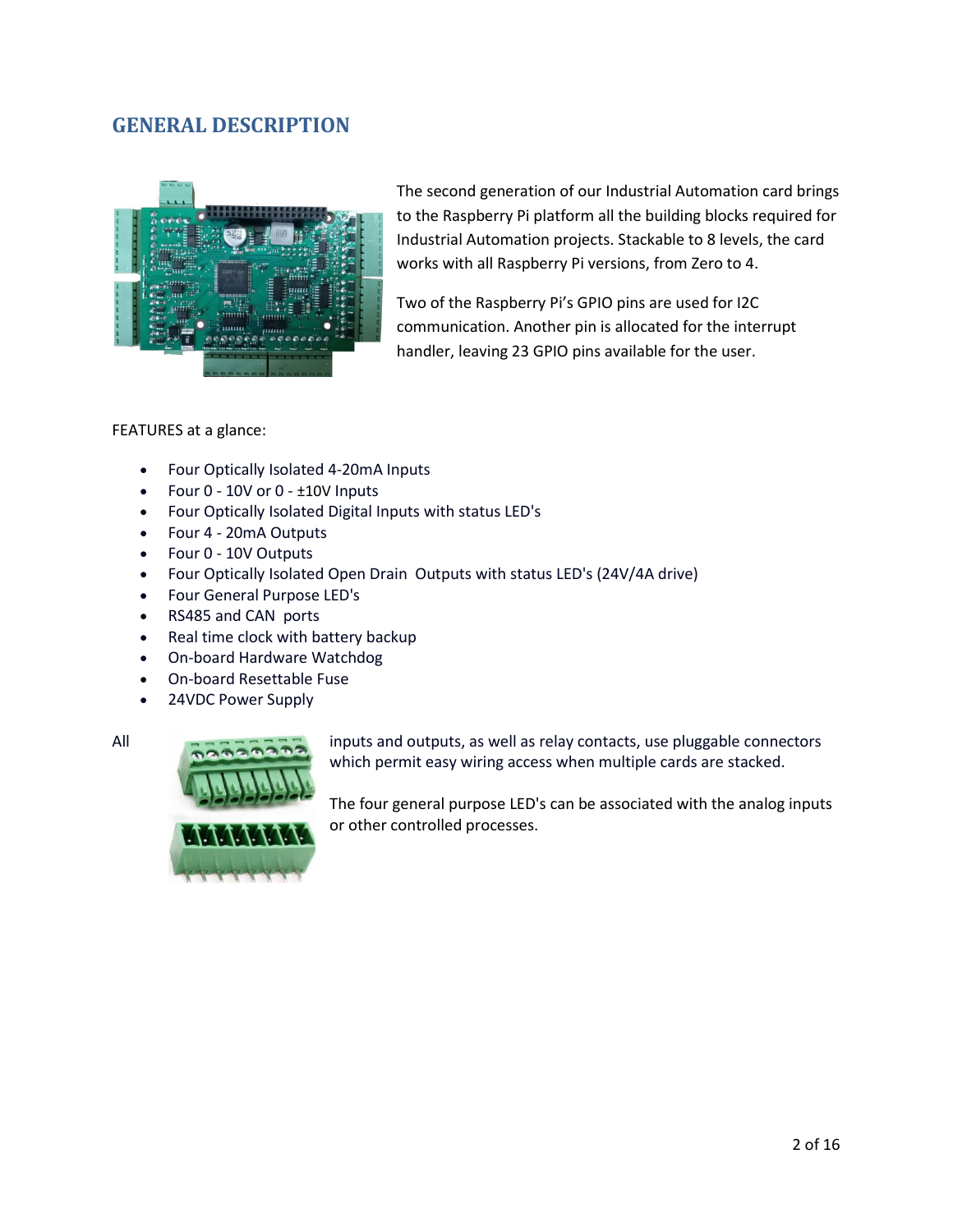# **WHAT IS IN YOUR KIT**

- 1. MEGA-IND add-on card for Raspberry Pi
- 2. Mounting hardware
	- a. Four M2.5x18mm male-female brass standoffs
	- b. Four M2.5x5mm brass screws
	- c. Four M2.5 brass nuts
- 3. Two jumpers. You do not need the jumpers when using only one MEGA-IND card. See STACK LEVEL JUMPERS section on page 6 if you plan to use multiple MEGA-IND cards.
- 4. Six 8-pin female mating connectors

# **QUICK START-UP GUIDE**

- 1. Plug your MEGA-IND card on top of your Raspberry Pi and power up the system.
- 2. Enable I2C communication on Raspberry Pi using raspi-config.
- 3. Install the MEGA-IND software from github.com:
	- a. ~\$ git clone https://github.com/SequentMicrosystems/megaind-rpi.git
	- b. ~\$ cd /home/pi/megaind-rpi
	- c. ~/megaind-rpi\$ sudo make install
- 4. ~/megaind-rpi\$ megaind

The program will respond with a list of available commands.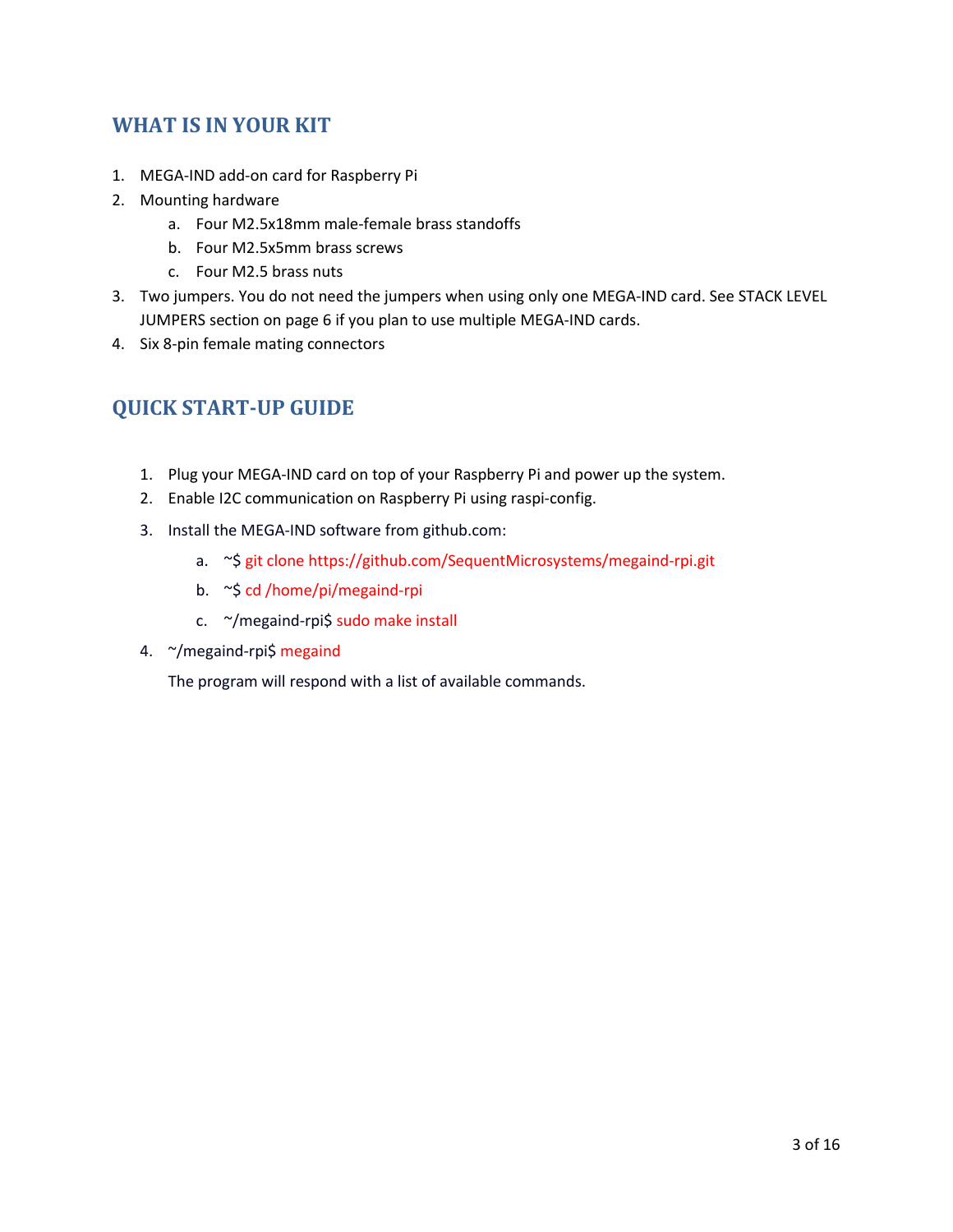## **BOARD LAYOUT**

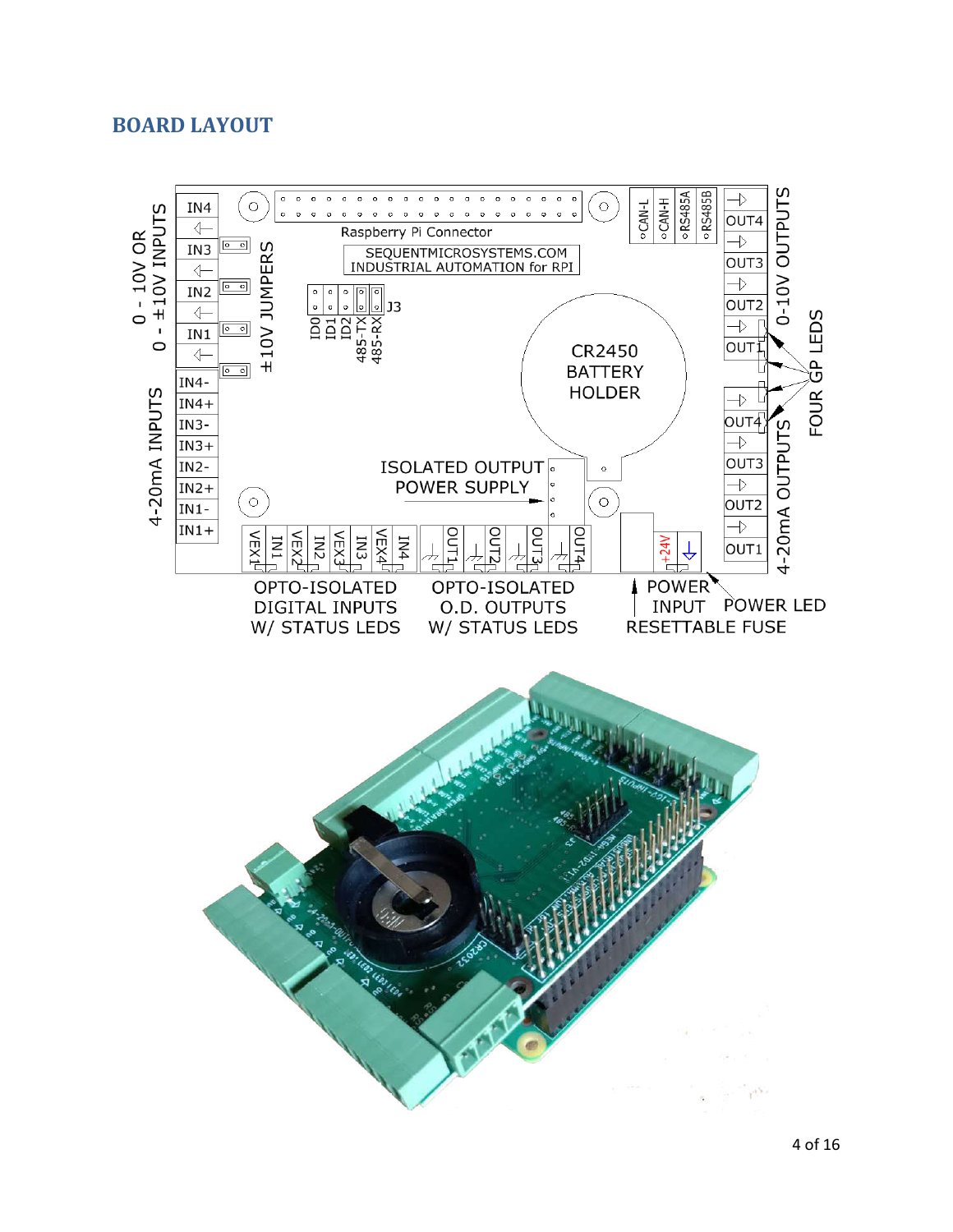# **RS-485/MODBUS COMMUNICATION**

The MEGA-IND card contains a standard RS485 transceiver which can be accessed both by the local processor and by Raspberry Pi. The desired configuration is set from two bypass jumpers on configuration connector J3.



If jumpers are installed, Raspberry Pi can communicate with any device with an RS485 interface. In this configuration the MEGA-IND card is a passive bridge which implements only the hardware levels required by the RS485 protocol. To use this configuration, you need to tell the local processor to release control of the RS485 bus:

~\$ megaind [0] wcfgmb 0 0 0 0

If jumpers are removed, the card operates as MODBUS slave and implements the MODBUS RTU protocol. Any MODBUS master can access all the card's inputs, and set all the outputs using standard MODBUS commands. A detailed list of commands implemented can be found on GitHub:

https://github.com/SequentMicrosystems/megaind-rpi/blob/master/Modbus.md

In both configurations the local processor needs to be programmed to release (jumpers installed) or control (jumpers removed) the RS485 signals. See the command line online help for further information.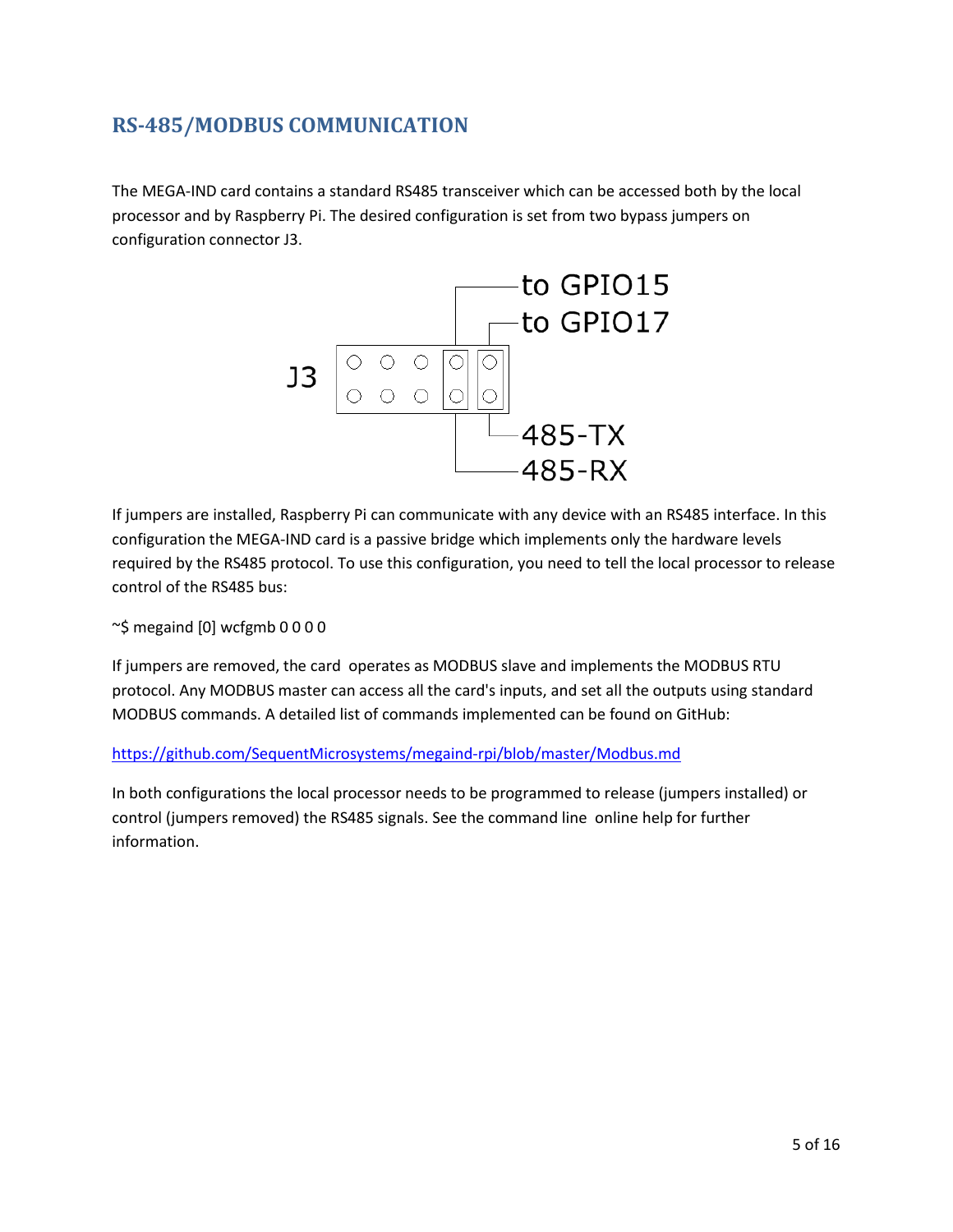# **STACK LEVEL JUMPERS**

The left three position of the J3 connector are used to select the stack level of the card:

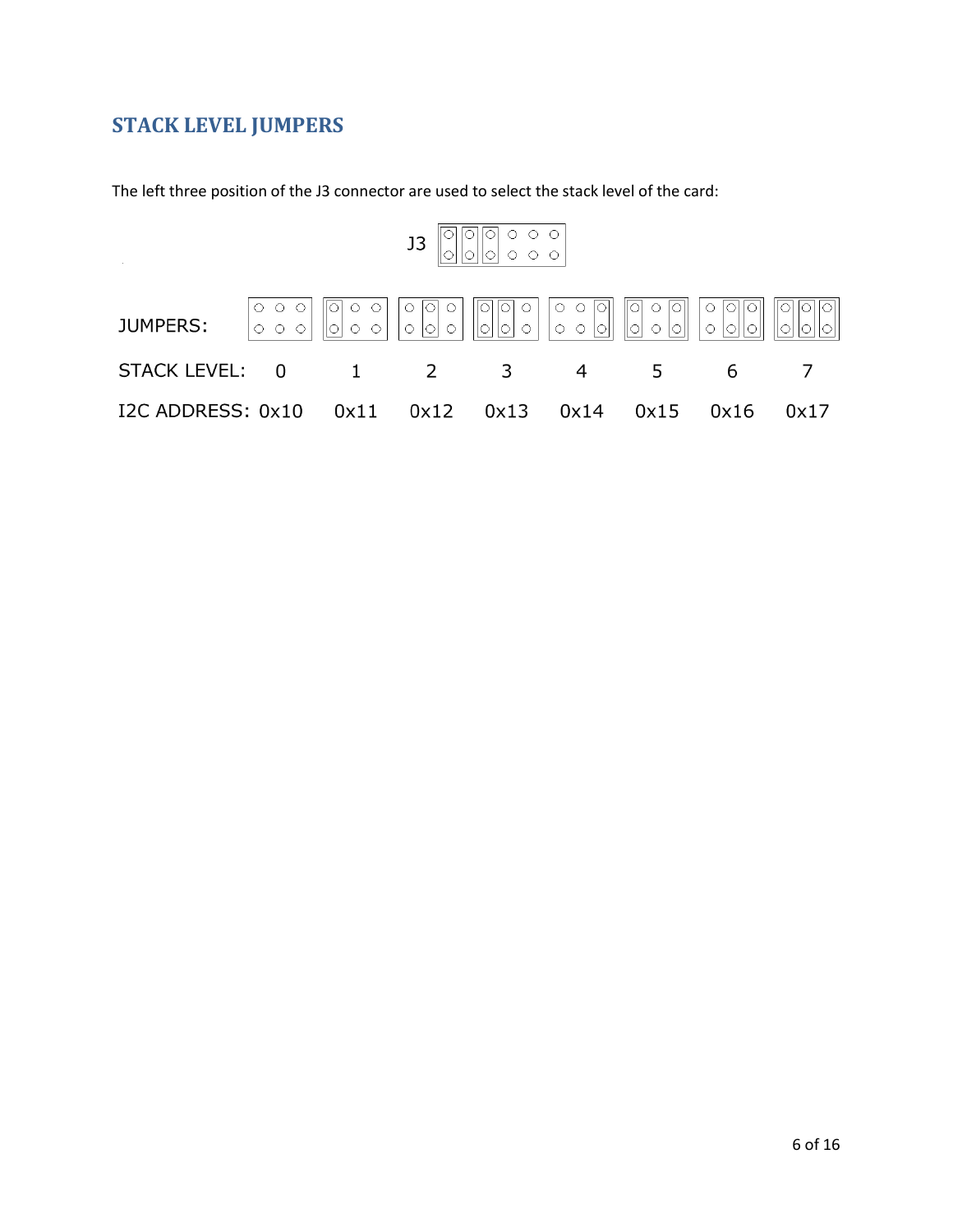## **RASPBERRY PI HEADER**

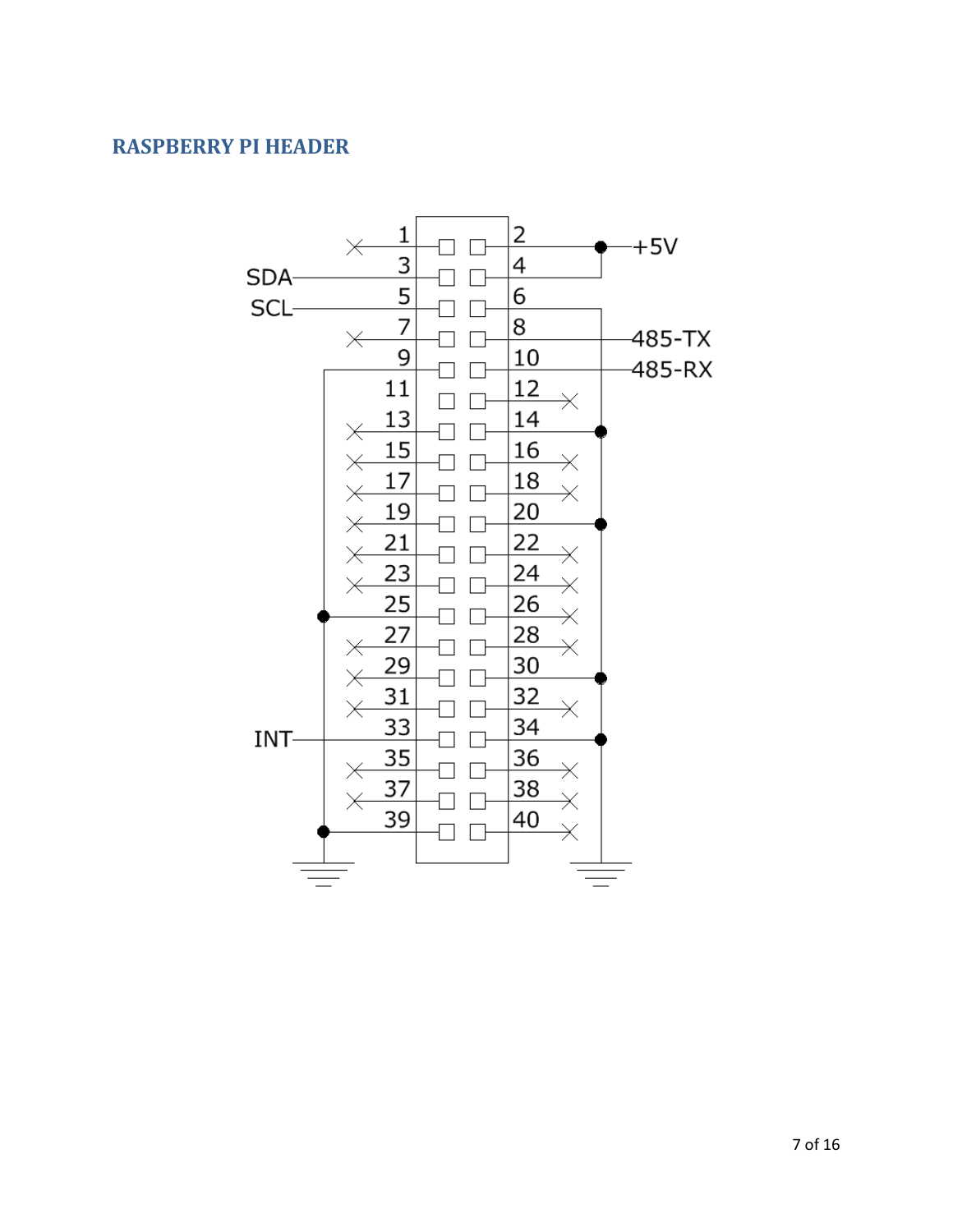## **POWER REQUIREMENTS**

The MEGA-IND card requires an external 24VDC regulated power supply. Power is supplied to the board through a 2 pin pluggable connector located in the lower right corner of the board. The power led is controlled by the processor and is flashing to indicate normal operation.



A local 5V regulator supplies up to 3A power to Raspberry Pi, and a 3.3V regulator powers the digital circuits. Isolated DC-DC converters are used to power the relays.

### **WE RECOMMEND USING ONLY THE 24VDC POWER SUPPLY TO POWER THE RASPBERRY PI CARD**

If multiple MEGA-IND cards are stacked on top of each other, we recommend using a single 24VDC power supply to power all the cards. The user must split the cable and run the wires to each MEGA-IND card.

### **POWER CONSUMPTION:**

 $\bullet$  50 mA @ +24V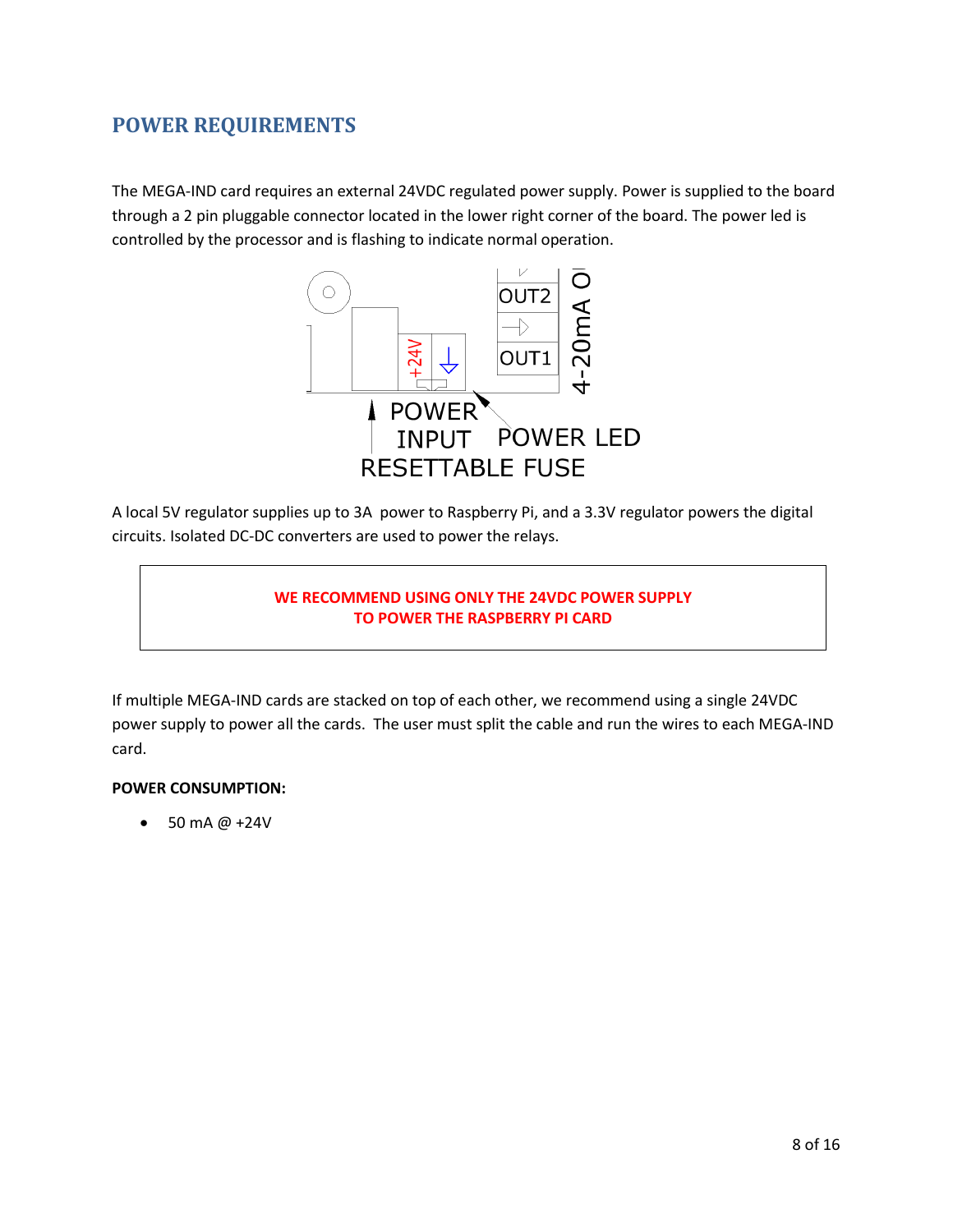# **4-20mA CURRENT LOOPS**

Since 4-20mA current loops are optically isolated from the system ground, they can be used with isolated on non-isolated, 2, 3 or 4 wire transmitters. In all cases you need to provide external power supply (up to 24VDC).

Typical configuration of the input loops:



Case 1: Two wire transmitter, shared ground.



Case 2: Three wire transmitter, shared ground.



Case 3: Four wire transmitter, isolated ground.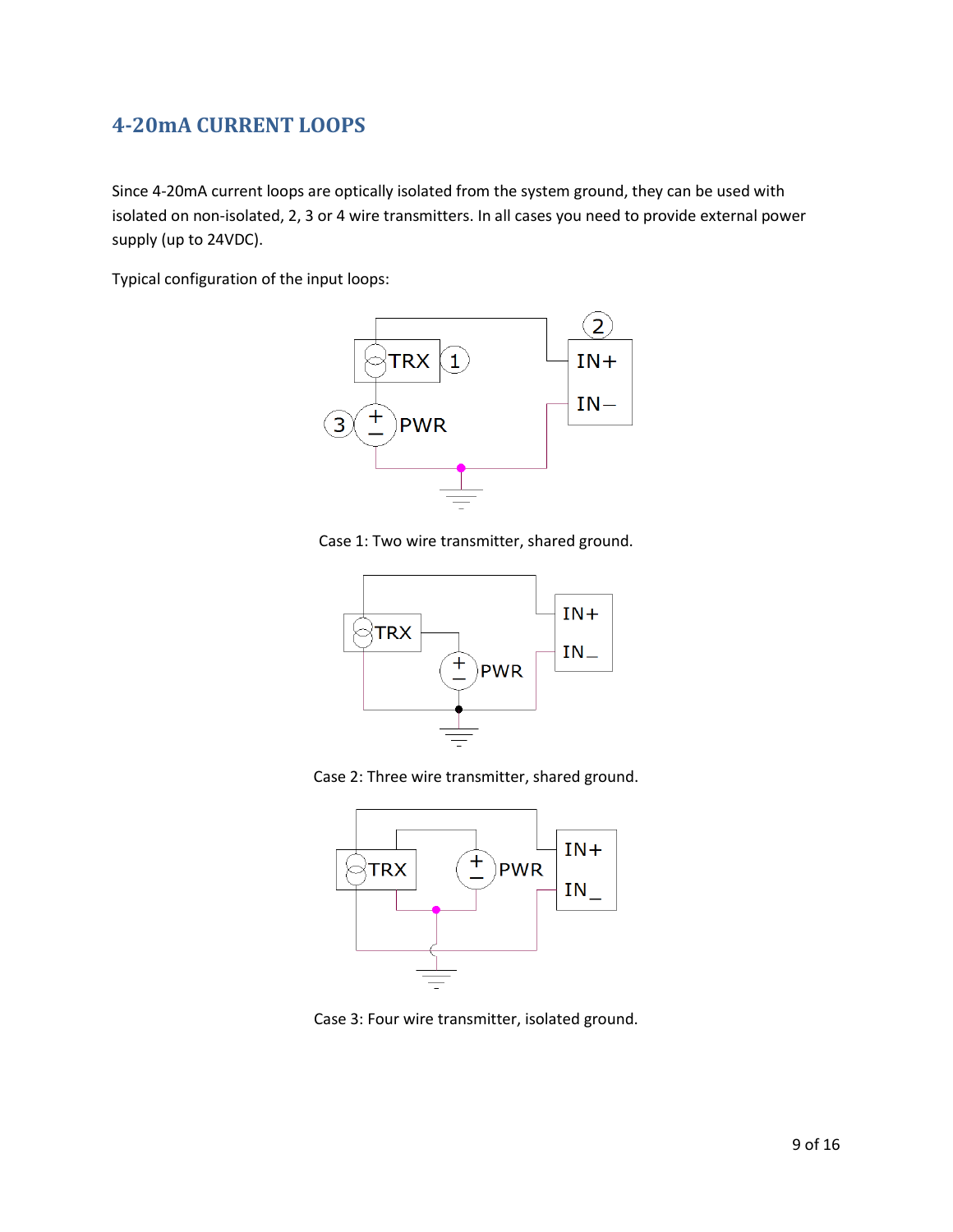The 4-20mA outputs are driven by Open Drain MOSFETS with a common ground. Connect your 4-20mA receiver as shown in the following diagram:



## **LEGEND:**

- External 4-20mA Transmitter  $\mathbf{1}$ )
- 2 MEGA-IND Board
- 3) External Power Supply
- 4) External 4-20mA Receiver

## **0-10V Analog Inputs**

The analog inputs can be jumper configured for  $0 - 10V$  or  $0 - \pm 10V$  range. The A/D converter has 12 bits in both configurations. Thus, the 1 bit error in the first case is 2.4mV, while in the second case is 4.9mV

One jumper per each input can be set to change the input range. Leave the jumper off for 0 - 10 range

(see Board Layout section)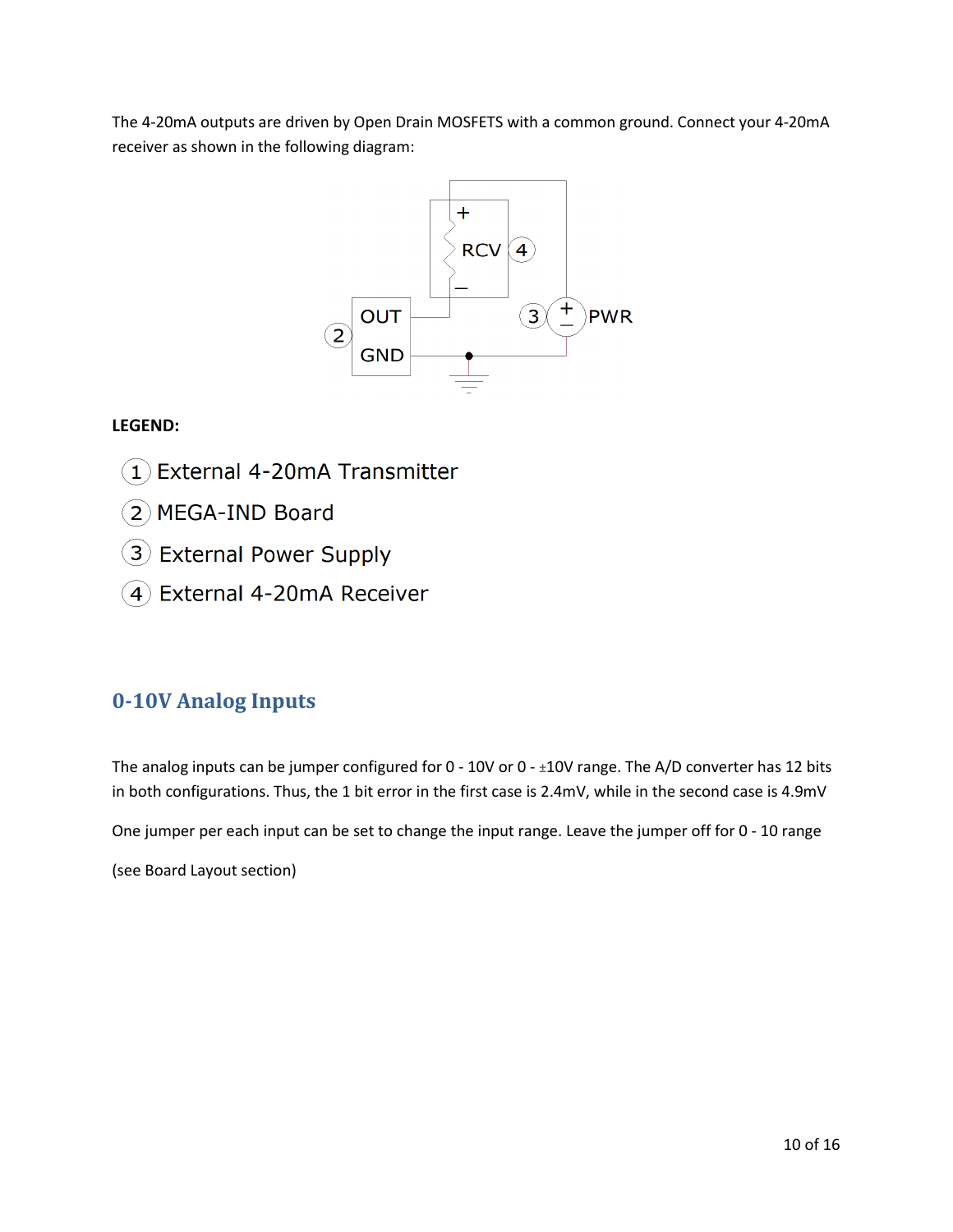# **HARDWARE WATCHDOG**

The MEGA-IND card contains a built-in hardware watchdog which will guarantee that your missioncritical project will continue running even if Raspberry Pi software hangs up. After power up the watchdog is disabled, and becomes active after it receives the first reset.

The default timeout is 120 seconds. Once activated, if it does not receive a reset from Raspberry Pi within 2 minutes, the watchdog cuts the power and restores it after 10 seconds.

Raspberry Pi needs to issue a reset command before the timer on the watchdog expires. The command can be sent either on the I2C port , or by toggling GPIO13 ( Pin 33 on the GPIO connector). The timer period after power up and the active timer period can be set from the command line. The number of resets is stored in flash and can be accessed or cleared from the command line. All the watchdog commands are described by the online help function.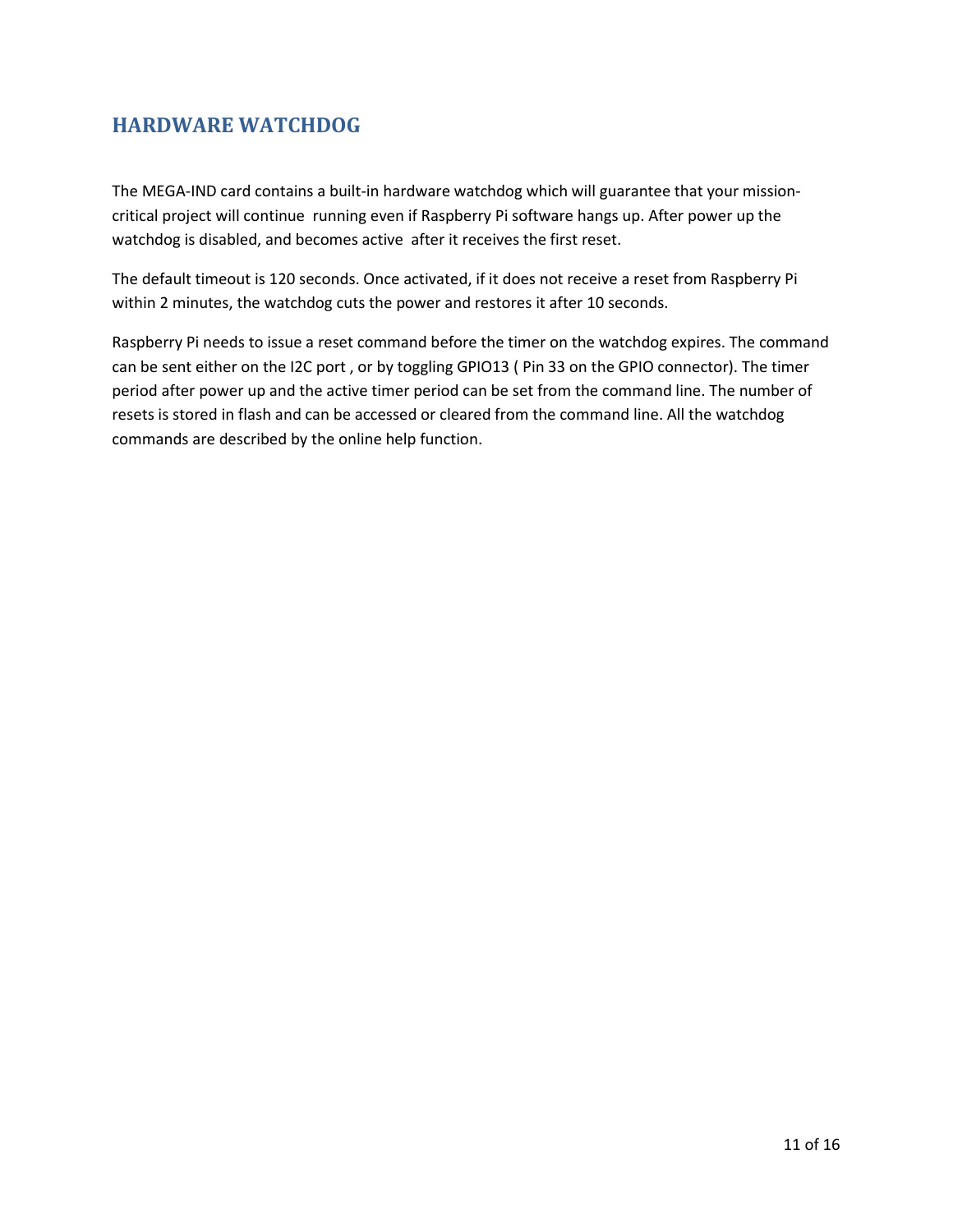# **ANALOG INPUTS/OUTPUTS CALIBRATION**

All the analog inputs and outputs are calibrated at the factory, but firmware commands permit the user to re-calibrate the board, or to calibrate it to better precision. All inputs and outputs are calibrated in two points; select the two points as close to possible to the two ends of scale. To calibrate the inputs, the user must provide analog signals. (Example: to calibrate 4-20mA inputs, the user must provide a 4mA and 20mA current source). To calibrate the outputs, the user must issue a command to set the output to a desired value, measure the result and issue the calibration command to store the value.

The values are stored in flash and the input curve is assumed to be linear. If a mistake is made during calibration by typing the wrong command, a RESET command can be used to reset all the channels in the corresponding group to factory values. After RESET calibration can be restarted.

The board can be calibrated without a source of analog signals, by calibrating first the outputs and then routing the calibrated outputs to corresponding inputs. The following commands are available for calibration:

| <b>CALIBRATE 0-10V INPUTS:</b>              | megaind <id> cuin <channel> <value></value></channel></id>                       |
|---------------------------------------------|----------------------------------------------------------------------------------|
| <b>RESET CALIBRATION OF 0-10V INPUTS:</b>   | megaind <id> rcuin</id>                                                          |
| <b>CALIBRATE 4-20mA INPUTS:</b>             | megaind <id> ciin <channel> <value></value></channel></id>                       |
| <b>RESET CALIBRATION OF 4-20 mA INPUTS:</b> | megaind <id> rciin</id>                                                          |
| <b>CALIBRATE 0-10V OUTPUTS:</b>             | megaind <id> cuout <channel> <value></value></channel></id>                      |
| STORE CALIBRATED VALUE IN FLASH:            | megaind <id> alta_comanda <channel> <actual_value></actual_value></channel></id> |
| <b>RESET CALIBRATION OF 0-10V OUTPUTS:</b>  | megaind <id> rcuout</id>                                                         |
| CALIBRATE 4-20mA OUTPUTS:                   | megaind <id> ciout <channel> <value></value></channel></id>                      |
| STORE CALIBRATED VALUE IN FLASH:            | megaind <id> alta comanda <channel> <value></value></channel></id>               |
| <b>RESET CALIBRATION OF 4-20 mA INPUTS:</b> | megaind <id> rciout</id>                                                         |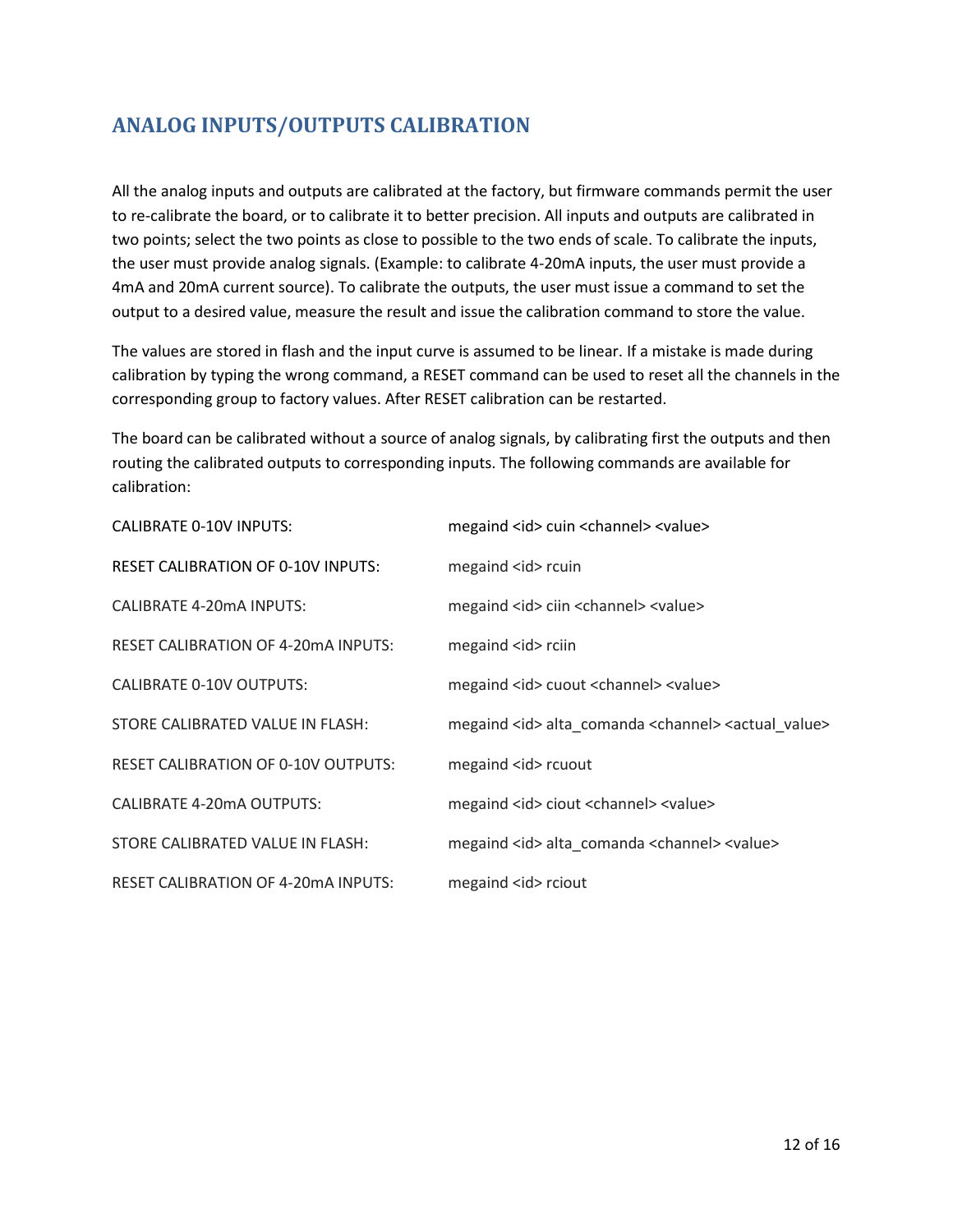# **HARDWARE SPECIFICATIONS**

| <b>ON BOARD RESETTABLE FUSE:</b>                  | 1 A                                        |
|---------------------------------------------------|--------------------------------------------|
| 0-10V INPUTS:                                     |                                            |
| Maximum Input Voltage:<br>Input Impedance:        | 12V<br>20K <sub>Ω</sub>                    |
| 0-10V OUTPUTS:                                    |                                            |
| Minimum Output Load:                              | $1K\Omega$                                 |
| 4-20mA INPUTS:                                    |                                            |
| Sample rate:<br>Input impedance:                  | 675 Hz.<br>$150\Omega$                     |
| 4-20mA OUTPUTS:                                   |                                            |
| Resistive load:<br>Maximum external voltage:<br>٠ | Maximum 1 KΩ @ 24V external voltage<br>24V |
| <b>OPEN DRAIN OUTPUTS</b>                         |                                            |
| Drive capability:                                 | 24V/3A                                     |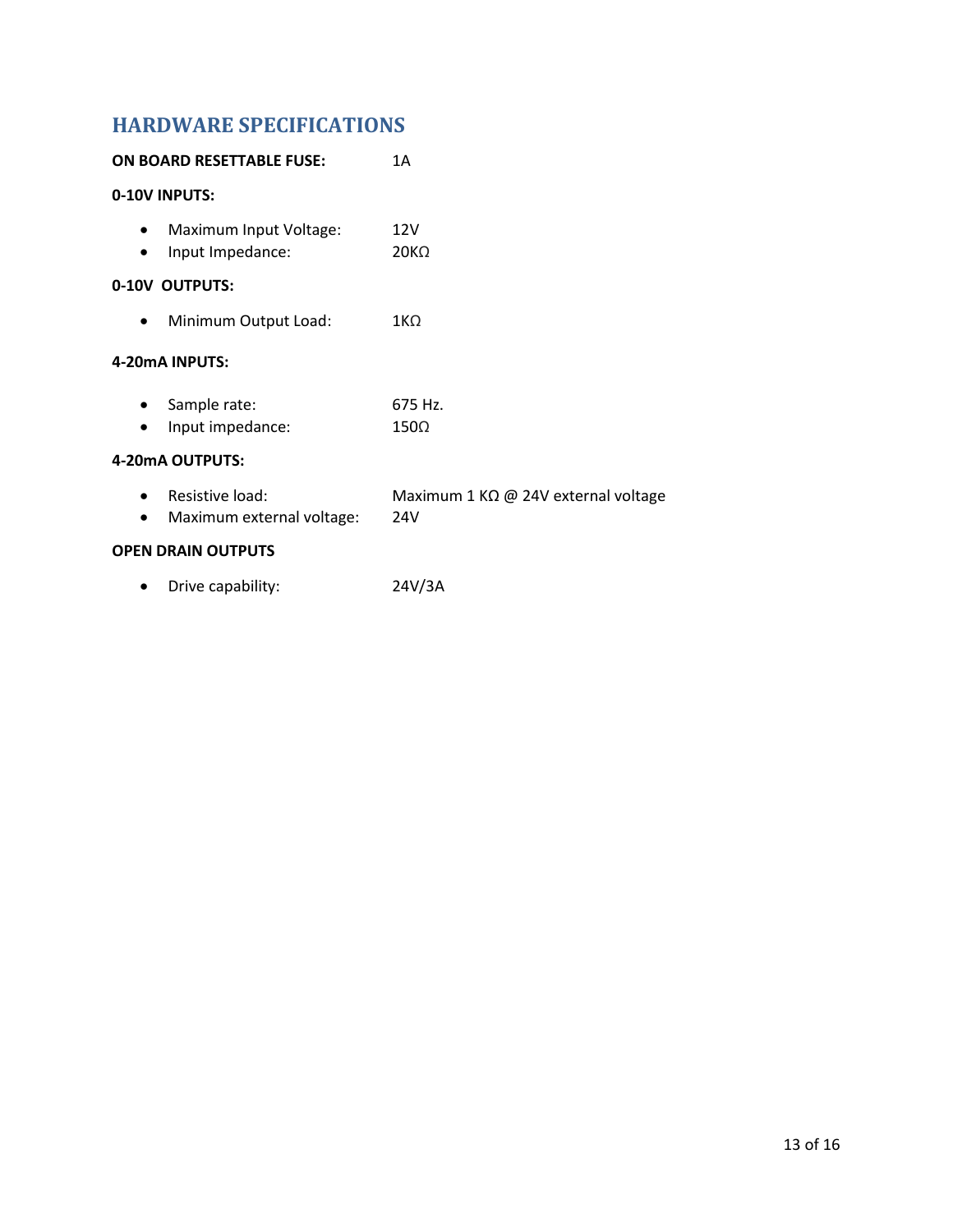# **LINEARITY OVER FULL SCALE**

Analog inputs are processed using 12 bit A/D converters internal to the on-board processor. The inputs are sampled at 675 Hz.

Analog outputs are PWM synthesized using 16 bit timers. PWM values range from 0 to 10,000

All inputs and outputs are calibrated at test time at the end points and values are stored in flash.

After calibration we checked the linearity over full scale and obtained the following results:

| Channel                | Max Error | %     |
|------------------------|-----------|-------|
| 4-20 <sub>m</sub> A IN | $32\mu A$ | 0.2%  |
| 4-20mA OUT             | $10\mu A$ | 0.06% |
| 0-10V IN               | 15uV      | 0.15% |
| 0-10V OUT              | 10uV      | 0.1%  |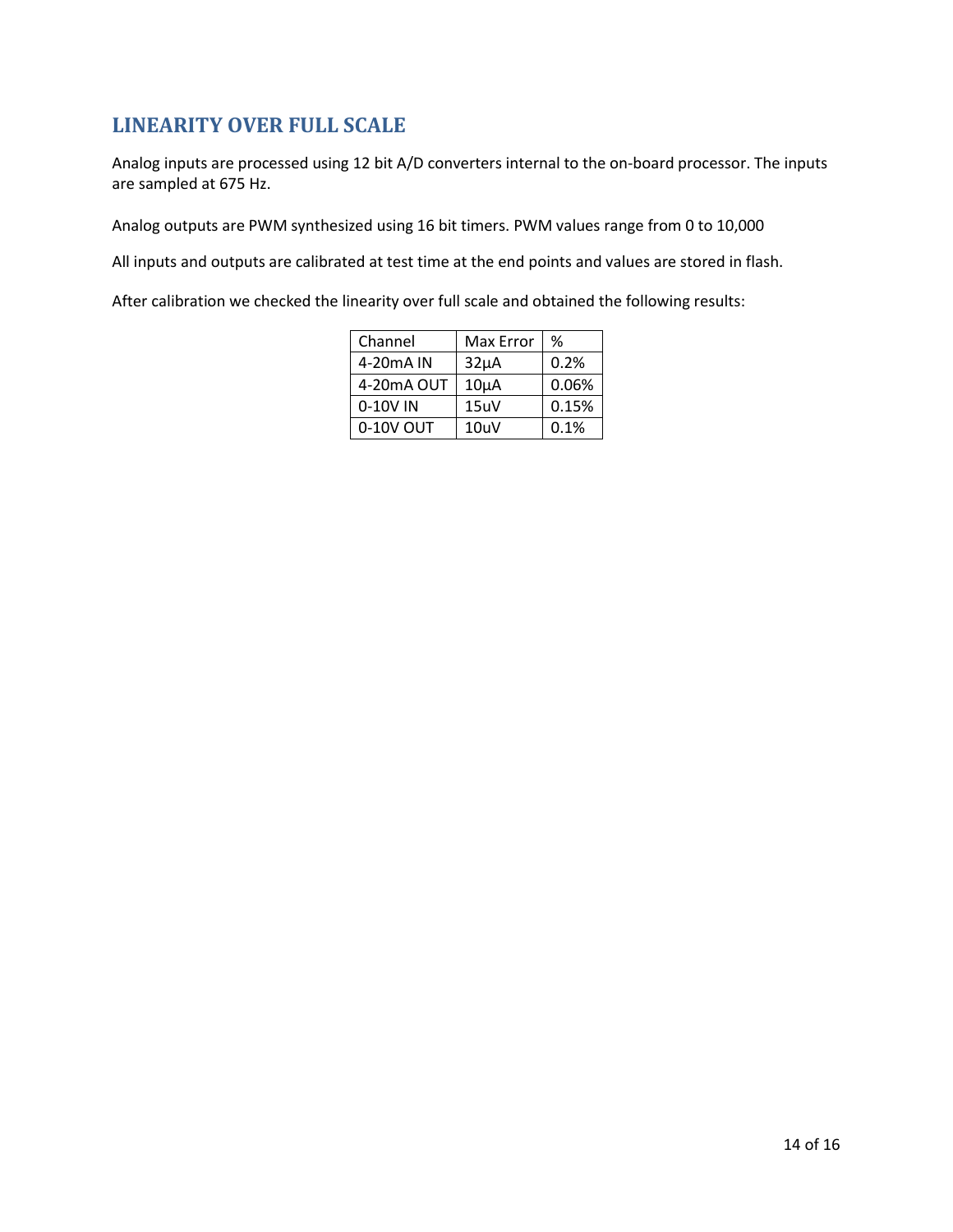## **MECHANICAL SPECIFICATIONS**